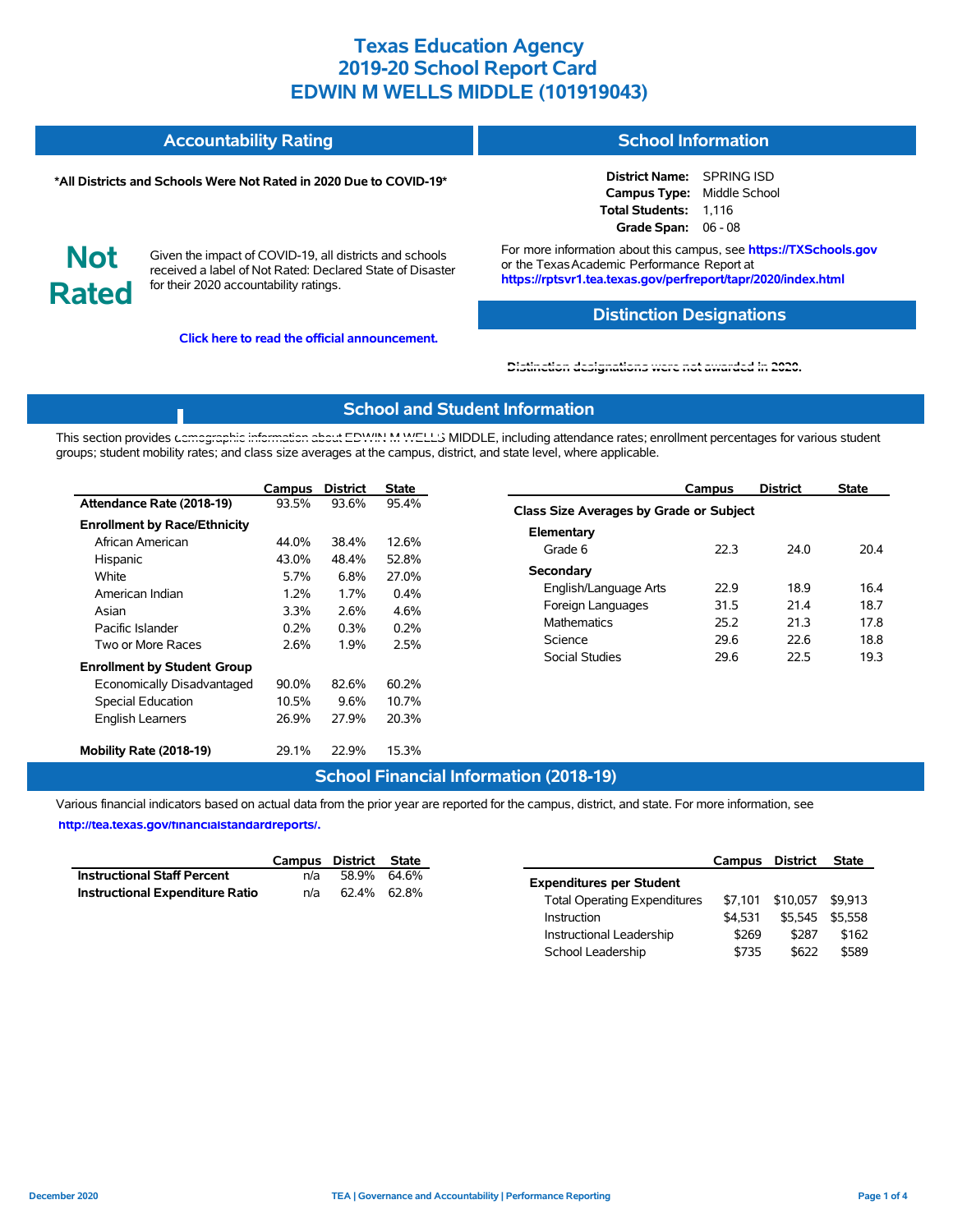## **STAAR Outcomes**

This section provides STAAR performance and Academic Growth outcomes. Academic Growth measures whether students are maintaining performance or improving from year to year. **Please note that due to the cancellation of spring 2020 State of Texas Assessments of Academic Readiness (STAAR) due to the COVID-19 pandemic, the performance of this year's report is not updated.**

|                                                                                |      |        |     |     |                                   |       |       |                          |       |                          | Two or |        |
|--------------------------------------------------------------------------------|------|--------|-----|-----|-----------------------------------|-------|-------|--------------------------|-------|--------------------------|--------|--------|
|                                                                                |      |        |     |     | African                           |       |       | American                 |       | <b>Pacific</b>           | More   | Econ   |
|                                                                                |      | State  |     |     | District Campus American Hispanic |       | White | Indian                   | Asian | <b>Islander</b>          | Races  | Disadv |
| STAAR Performance Rates at Approaches Grade Level or Above (All Grades Tested) |      |        |     |     |                                   |       |       |                          |       |                          |        |        |
| All Subjects                                                                   | 2019 | 78%    | 66% | 59% | 55%                               | 60%   | 69%   | 54%                      | 86%   | 75%                      | 65%    | 61%    |
|                                                                                | 2018 | 77%    | 65% | 61% | 59%                               | 58%   | 80%   | 18%                      | 87%   | 100%                     | 50%    | 60%    |
| ELA/Reading                                                                    | 2019 | 75%    | 63% | 63% | 60%                               | 64%   | 74%   | 56%                      | 88%   | $\ast$                   | 65%    | 65%    |
|                                                                                | 2018 | 74%    | 62% | 65% | 65%                               | 63%   | 81%   | $\ast$                   | 84%   | $\ast$                   | 58%    | 65%    |
| Mathematics                                                                    | 2019 | 82%    | 70% | 66% | 60%                               | 68%   | 71%   | 56%                      | 88%   | $\ast$                   | 71%    | 67%    |
|                                                                                | 2018 | 81%    | 70% | 60% | 56%                               | 58%   | 79%   | 17%                      | 93%   | $\ast$                   | 60%    | 59%    |
| Writing                                                                        | 2019 | 68%    | 57% | 50% | 46%                               | 48%   | 64%   | $\ast$                   | 88%   | $\overline{\phantom{0}}$ | 71%    | 52%    |
|                                                                                | 2018 | 66%    | 53% | 52% | 55%                               | 48%   | 78%   | $\ast$                   | 67%   | *                        | 17%    | 51%    |
| Science                                                                        | 2019 | 81%    | 68% | 59% | 55%                               | 58%   | 78%   | $\ast$                   | 92%   | $\ast$                   | $\ast$ | 60%    |
|                                                                                | 2018 | 80%    | 69% | 69% | 66%                               | 67%   | 81%   | $\overline{\phantom{a}}$ | 93%   | $\ast$                   | $\ast$ | 68%    |
| Social Studies                                                                 | 2019 | 81%    | 68% | 36% | 35%                               | 35%   | 33%   | $\ast$                   | 62%   | *                        | $\ast$ | 35%    |
|                                                                                | 2018 | 78%    | 66% | 52% | 47%                               | 49%   | 80%   | $\overline{\phantom{a}}$ | 87%   | $\ast$                   | $\ast$ | 49%    |
| STAAR Performance Rates at Meets Grade Level or Above (All Grades Tested)      |      |        |     |     |                                   |       |       |                          |       |                          |        |        |
| All Subjects                                                                   | 2019 | 50%    | 34% | 25% | 22%                               | 23%   | 42%   | 13%                      | 61%   | 0%                       | 31%    | 26%    |
|                                                                                | 2018 | 48%    | 33% | 28% | 25%                               | 26%   | 46%   | 9%                       | 66%   | 82%                      | 16%    | 27%    |
| ELA/Reading                                                                    | 2019 | 48%    | 34% | 29% | 28%                               | 26%   | 47%   | 22%                      | 55%   | $\ast$                   | 29%    | 30%    |
|                                                                                | 2018 | 46%    | 33% | 33% | 32%                               | 28%   | 46%   | $\ast$                   | 64%   | $\ast$                   | 33%    | 31%    |
| <b>Mathematics</b>                                                             | 2019 | 52%    | 34% | 28% | 23%                               | 28%   | 45%   | 11%                      | 70%   | $\ast$                   | 35%    | 28%    |
|                                                                                | 2018 | 50%    | 32% | 25% | 19%                               | 25%   | 44%   | $0\%$                    | 72%   | $\ast$                   | 10%    | 24%    |
| Writing                                                                        | 2019 | 38%    | 27% | 26% | 25%                               | 21%   | 29%   | $\ast$                   | 88%   | $\overline{\phantom{a}}$ | 43%    | 28%    |
|                                                                                | 2018 | 41%    | 28% | 22% | 28%                               | 14%   | 44%   | $\ast$                   | 50%   | $\ast$                   | 0%     | 19%    |
| Science                                                                        | 2019 | 54%    | 36% | 20% | 16%                               | 20%   | 44%   | $\ast$                   | 62%   | *                        | $\ast$ | 22%    |
|                                                                                | 2018 | 51%    | 36% | 37% | 29%                               | 37%   | 63%   | $\overline{\phantom{a}}$ | 73%   | *                        | $\ast$ | 34%    |
| Social Studies                                                                 | 2019 | 55%    | 40% | 6%  | 7%                                | 3%    | 22%   | $\ast$                   | 15%   | *                        | $\ast$ | 6%     |
|                                                                                | 2018 | 53%    | 36% | 20% | 14%                               | 20%   | 33%   |                          | 60%   | $\ast$                   | $\ast$ | 19%    |
| STAAR Performance Rates at Masters Grade Level (All Grades Tested)             |      |        |     |     |                                   |       |       |                          |       |                          |        |        |
| All Subjects                                                                   | 2019 | 24%    | 13% | 7%  | 6%                                | 6%    | 12%   | 0%                       | 31%   | 0%                       | 8%     | 7%     |
|                                                                                | 2018 | 22%    | 12% | 10% | 8%                                | 9%    | 16%   | 0%                       | 33%   | 27%                      | 3%     | 9%     |
| ELA/Reading                                                                    | 2019 | 21%    | 11% | 9%  | 7%                                | 8%    | 18%   | $0\%$                    | 36%   | $\ast$                   | 18%    | 10%    |
|                                                                                | 2018 | 19%    | 11% | 13% | 12%                               | 11%   | 19%   | $\ast$                   | 27%   | $\ast$                   | 8%     | 12%    |
| <b>Mathematics</b>                                                             | 2019 | 26%    | 14% | 7%  | 6%                                | 6%    | 8%    | 0%                       | 33%   | $\ast$                   | 6%     | 6%     |
|                                                                                | 2018 | 24%    | 13% | 8%  | 5%                                | 8%    | 13%   | $0\%$                    | 40%   | $\ast$                   | 0%     | 7%     |
| Writing                                                                        | 2019 | 14%    | 8%  | 6%  | 5%                                | 3%    | 14%   | $\ast$                   | 38%   | $\overline{\phantom{a}}$ | 0%     | 7%     |
|                                                                                | 2018 | 13%    | 6%  | 3%  | 7%                                | 0%    | 0%    | $\ast$                   | 8%    | $\ast$                   | 0%     | 3%     |
| Science                                                                        | 2019 | 25%    | 12% | 6%  | 6%                                | 5%    | 11%   | $\ast$                   | 31%   | $\ast$                   | $\ast$ | 6%     |
|                                                                                | 2018 | 23%    | 12% | 15% | 9%                                | 14%   | 31%   | $\overline{\phantom{a}}$ | 47%   | *                        | $\ast$ | 14%    |
| Social Studies                                                                 | 2019 | 33%    | 20% | 1%  | $1\%$                             | $1\%$ | 0%    |                          | 8%    |                          |        | 2%     |
|                                                                                | 2018 | 31%    | 16% | 8%  | 4%                                | 10%   | 7%    |                          | 33%   | *                        |        | $8\%$  |
| Academic Growth Score (All Grades Tested)                                      |      |        |     |     |                                   |       |       |                          |       |                          |        |        |
| <b>Both Subjects</b>                                                           | 2019 | 69     | 64  | 57  | 56                                | 58    | 61    | 56                       | 65    | $\ast$                   | 48     | 56     |
|                                                                                | 2018 | 69     | 66  | 64  | 63                                | 62    | 74    | 28                       | 78    | 83                       | 68     | 63     |
| ELA/Reading                                                                    | 2019 | 68     | 65  | 58  | 54                                | 61    | 60    | 50                       | 62    | $\overline{\phantom{0}}$ | 44     | 56     |
|                                                                                | 2018 | 69     | 67  | 67  | 66                                | 65    | 72    | $\ast$                   | 83    | *                        | 67     | 66     |
| Mathematics                                                                    | 2019 | 70     | 62  | 57  | 57                                | 56    | 61    | 61                       | 68    | *                        | 53     | 55     |
|                                                                                | 2018 | $70\,$ | 64  | 61  | 60                                | 60    | 76    | 25                       | 74    | *                        | $70\,$ | 61     |

 **? Indicates that the data for this item were statistically improbable or were reported outside a reasonable range.**

 **- Indicates zero observations reported for this group. \* Indicates results are masked due to small numbers to protect student confidentiality.**

**n/a Indicates data reporting is not applicable for this group.**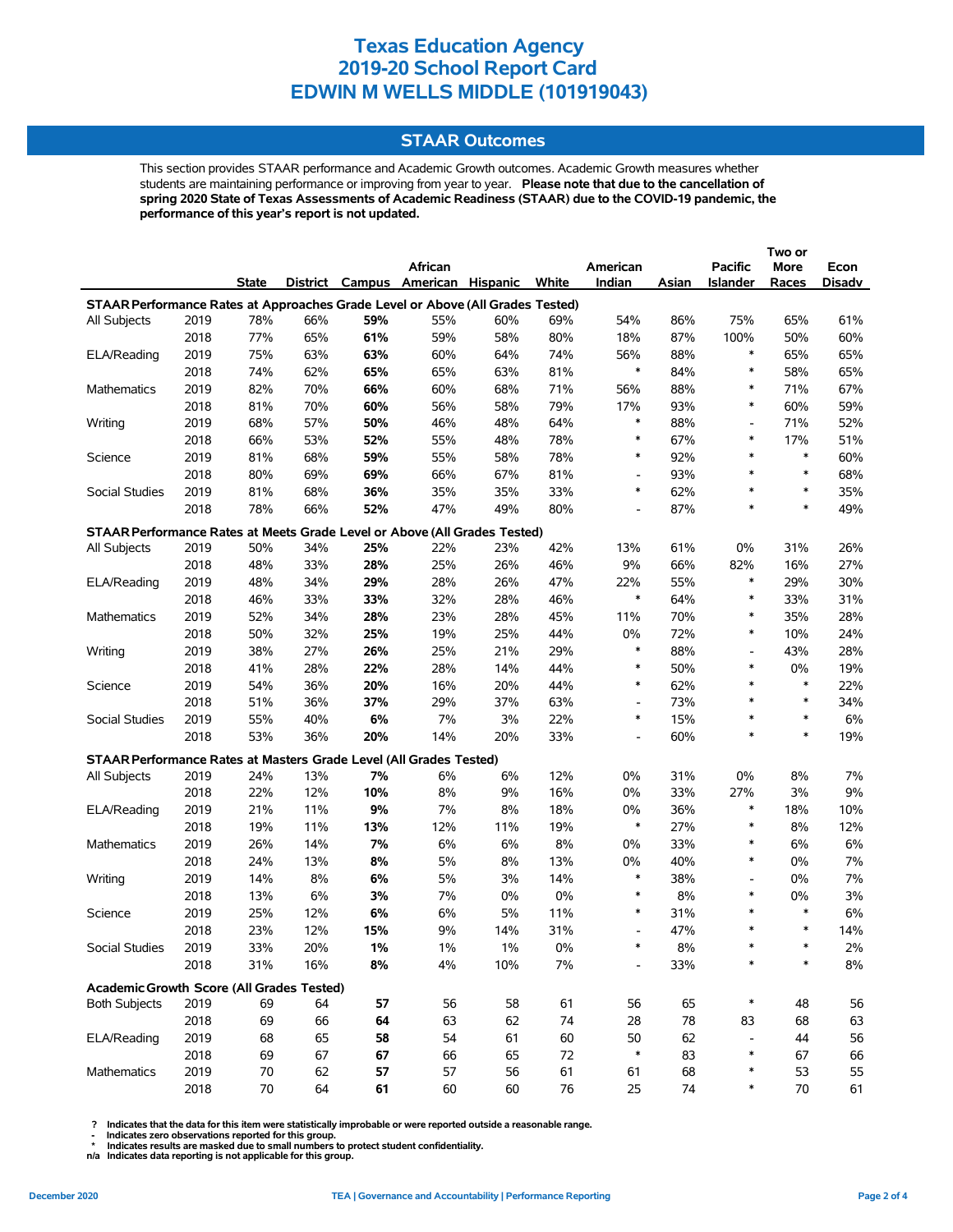## **Prior-Year Non-Proficient and Student Success Initiative STAAR Outcomes**

Progress of Prior-Year Non-Proficient Students shows STAAR performance rates for students who did not perform satisfactorily in 2017-18 but did in 2018-19. Student Success Initiative shows rates related to the requirement for students to demonstrate proficiency on the reading and mathematics STAAR in grades 5 and 8. **Please note that due to the cancellation of spring 2020 State of Texas Assessments of Academic Readiness (STAAR) due to the COVID-19 pandemic, this year's report is not updated.**

|                                                                       |                   |                                      |                                            | African                                                               |                 |        | American |        | <b>Pacific</b>  | <b>More</b> | Econ          |  |
|-----------------------------------------------------------------------|-------------------|--------------------------------------|--------------------------------------------|-----------------------------------------------------------------------|-----------------|--------|----------|--------|-----------------|-------------|---------------|--|
|                                                                       | <b>State</b>      | <b>District</b>                      | Campus                                     | American                                                              | <b>Hispanic</b> | White  | Indian   | Asian  | <b>Islander</b> | Races       | <b>Disadv</b> |  |
| Progress of Prior-Year Non-Proficient Students                        |                   |                                      |                                            |                                                                       |                 |        |          |        |                 |             |               |  |
|                                                                       | Sum of Grades 4-8 |                                      |                                            |                                                                       |                 |        |          |        |                 |             |               |  |
| Reading                                                               |                   |                                      |                                            |                                                                       |                 |        |          |        |                 |             |               |  |
| 2019                                                                  | 41%               | 34%                                  | 28%                                        | 26%                                                                   | 28%             | 36%    | $\ast$   | 60%    |                 | 40%         | 30%           |  |
| 2018                                                                  | 38%               | 35%                                  | 28%                                        | 27%                                                                   | 29%             | $\ast$ |          | $\ast$ | $\ast$          | $\ast$      | 28%           |  |
| <b>Mathematics</b>                                                    |                   |                                      |                                            |                                                                       |                 |        |          |        |                 |             |               |  |
| 2019                                                                  | 45%               | 39%                                  | 39%                                        | 39%                                                                   | 40%             | 44%    | *        | $\ast$ |                 | $\ast$      | 39%           |  |
| 2018                                                                  | 47%               | 41%                                  | 34%                                        | 32%                                                                   | 33%             | 56%    | $\ast$   | $\ast$ |                 | $\ast$      | 35%           |  |
| <b>Students Success Initiative</b>                                    |                   |                                      |                                            |                                                                       |                 |        |          |        |                 |             |               |  |
| <b>Grade 8 Reading</b>                                                |                   |                                      |                                            |                                                                       |                 |        |          |        |                 |             |               |  |
|                                                                       |                   |                                      |                                            | Students Meeting Approaches Grade Level on First STAAR Administration |                 |        |          |        |                 |             |               |  |
| 2019                                                                  | 78%               | 60%                                  | 61%                                        | 63%                                                                   | 58%             | 57%    | *        | 80%    | *               | $\ast$      | 66%           |  |
|                                                                       |                   |                                      | Students Requiring Accelerated Instruction |                                                                       |                 |        |          |        |                 |             |               |  |
| 2019                                                                  | 22%               | 40%                                  | 39%                                        | 37%                                                                   | 42%             | 43%    | $\ast$   | 20%    | $\ast$          | ∗           | 34%           |  |
|                                                                       |                   | <b>STAAR Cumulative Met Standard</b> |                                            |                                                                       |                 |        |          |        |                 |             |               |  |
| 2019                                                                  | 85%               | 73%                                  | 71%                                        | 70%                                                                   | 72%             | 71%    | $\ast$   | 80%    | $\ast$          | $\ast$      | 77%           |  |
| <b>Grade 8 Mathematics</b>                                            |                   |                                      |                                            |                                                                       |                 |        |          |        |                 |             |               |  |
| Students Meeting Approaches Grade Level on First STAAR Administration |                   |                                      |                                            |                                                                       |                 |        |          |        |                 |             |               |  |
| 2019                                                                  | 82%               | 65%                                  | 61%                                        | 62%                                                                   | 59%             | 56%    | $\ast$   | 75%    | *               | $\ast$      | 64%           |  |
| <b>Students Requiring Accelerated Instruction</b>                     |                   |                                      |                                            |                                                                       |                 |        |          |        |                 |             |               |  |
| 2019                                                                  | 18%               | 35%                                  | 39%                                        | 38%                                                                   | 41%             | 44%    | *        | 25%    | $\ast$          | $\ast$      | 36%           |  |
| <b>STAAR Cumulative Met Standard</b>                                  |                   |                                      |                                            |                                                                       |                 |        |          |        |                 |             |               |  |
| 2019                                                                  | 88%               | 76%                                  | 74%                                        | 74%                                                                   | 74%             | 78%    | *        | 75%    | *               | ∗           | 74%           |  |

 **? Indicates that the data for this item were statistically improbable or were reported outside a reasonable range.**

 **- Indicates zero observations reported for this group. \* Indicates results are masked due to small numbers to protect student confidentiality.**

**n/a Indicates data reporting is not applicable for this group.**